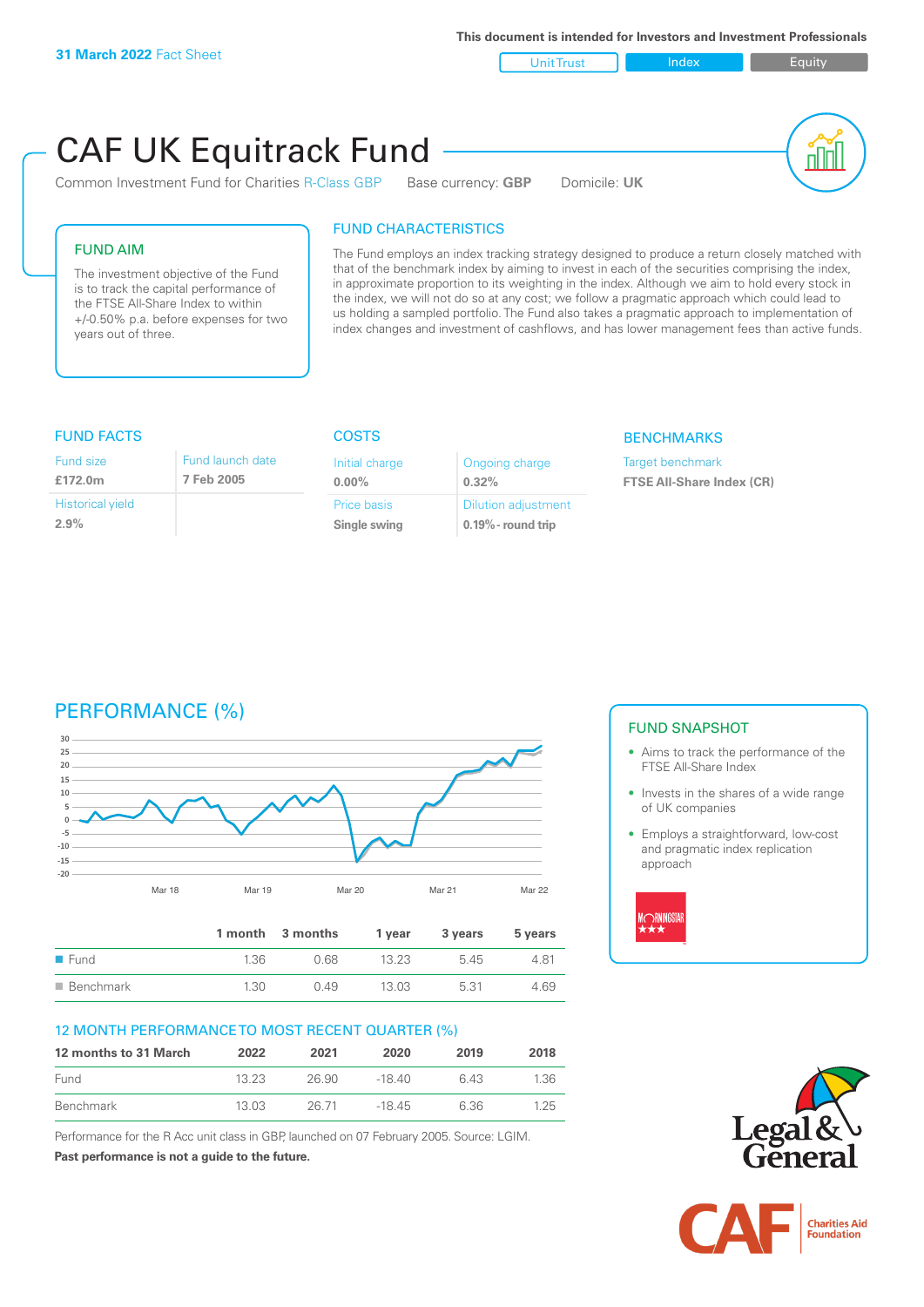PORTFOLIO BREAKDOWN

All data source LGIM unless otherwise stated. Totals may not sum due to rounding.

| ົ<br>$\overline{\phantom{a}}$ |
|-------------------------------|

### SECTOR (%)

| $\blacksquare$ Financials  | 22.6 |
|----------------------------|------|
| ■ Consumer Staples         | 14.6 |
| $\blacksquare$ Industrials | 11.9 |
| $\blacksquare$ Health Care | 10.9 |
| Consumer Discretionary     | 10.8 |
| $\blacksquare$ Energy      | 9.8  |
| ■ Basic Materials          | 8.9  |
| $\blacksquare$ Utilities   | 3.6  |
| ■ Real Estate              | 3.3  |
| Telecommunications         | 21   |
| ■ Technology               | 14   |
|                            |      |



■ United Kingdom 100.0

■ Top 10 holdings 38.9% Rest of portfolio 61.1% No. of holdings in fund 608 No. of holdings in index 603

# TOP 10 HOLDINGS (%)

| Shell                    | 6.5 |
|--------------------------|-----|
| Astra7eneca              | 5.9 |
| <b>HSBC Holdings</b>     | 4.5 |
| Diageo                   | 36  |
| Unilever                 | 3.6 |
| GlaxoSmithKline          | 34  |
| British American Tobacco | 3 O |
| <b>BP</b>                | 2.9 |
| Rio Tinto                | 2.8 |
| Glencore                 | 27  |
|                          |     |

# FUND MANAGER COMMENTARY

UK equities outperformed and were flat over the quarter. The FTSE 100 was relatively resilient due to its high weighting to large caps in sectors such as oil & gas and mining, which benefited from commodity price inflation. Banking also showed strength due to expectations of rising interest rates.

Periodically, there were falls for these sectors as volatility rose on uncertainty regarding the implications of the Russian invasion of Ukraine and fears of recession. Sections of the market offering high growth potential lagged, driving underperformance from small and mid-caps.

Annual inflation in the UK increased to 6.2% in February. UK consumer price inflation (CPI) is set to peak at 8.7% this year according to the Office for Budget Responsibility.

Economic data was strong, however. The UK economy expanded by 1.3% in the fourth quarter of 2021, above forecasts of 1%. The S&P Global/CIPS UK Composite PMI was reported at 60.9 in March, above February's 59.9, signaling the fastest rise in public sector activity since June 2021. Retail sales increased 7% year-on-year in February. Unemployment declined to 3.9% in the three months to January, which was better than market expectations of 4%.

The Bank of England raised rates, via two rate hikes, by a total of 50bps to 0.75%, the prepandemic level, in order to fight inflation.

# INDEX FUND MANAGEMENT TEAM



The Index Fund Management team comprises 25 fund managers, supported by two analysts. Management oversight is provided by the Global Head of Index Funds. The team has average industry experience of 15 years, of which seven years has been at LGIM, and is focused on achieving the equally important objectives of close tracking and maximising returns.